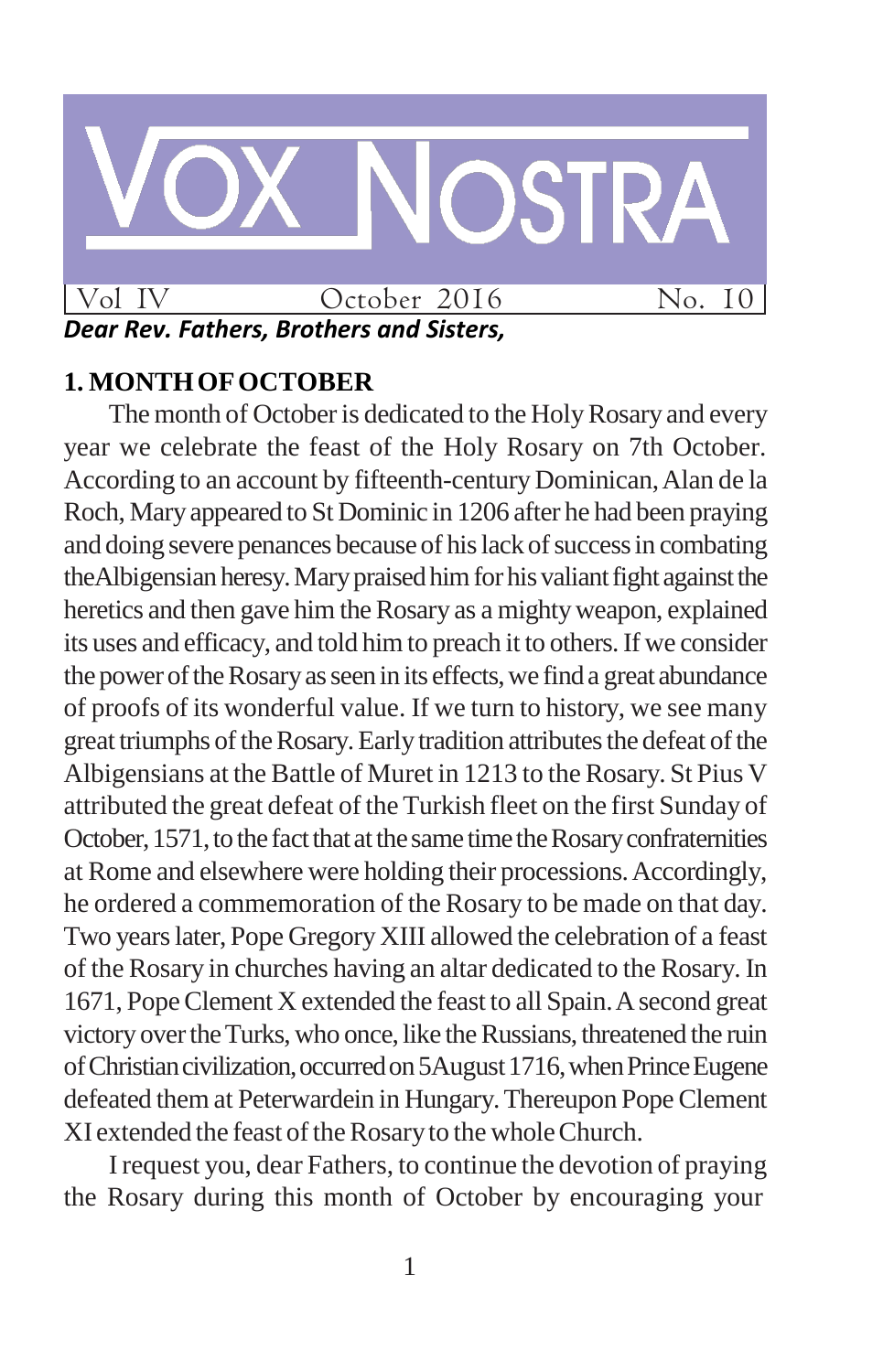parishioners to pray it daily in their respective homes, before the celebration of the daily Eucharist in our churches and chapels and, wherever there is the custom, before the Grotto of Our Lady.

## **2. ROSARYFOR PEACE**

Each year on 18th October, the pontifical foundation *Aid to the Church in Need* invites us to join in the wonderful prayer initiative "A MillionChildren Praying the Rosary."Thisidea, began in Caracas, Venezuela was aimed at children to introduce them to praying the Rosary and to ask them to pray particularly for personal peace and family peace, as well as unity and peace throughout the world. St Pio of Pietrelcina (Padre Pio) once said, "when amillion children pray the Rosary, the world will change."Weall long today- not only in those places torn by war, but everywhere, on every continent - to see the world become a better place! The situation in our own country also calls usto pray for peace. Hence, Iinvite you all to inform about this initiative to your parish children and invite them to pray the Holy Rosary on 18th October for the peace in the world.

# **3. FAITH FORMATIONCAMPS**

As in the past, during October holidays, our Catholic children need to be invited to participate in the Faith Formation camps which take place at the deanery levels.As you know mereCatechism classes on Sunday are not sufficient to catechize our children on the tenets of our faith and teachings of the Church. Astrong foundation at childhood on the right understanding of faith and its expression will definitely help them to carry out the mission of the Church when they grow into youth and adults, and, of course, would strengthen their family life. I hope the planning has been alreadystarted in every deanerytowards organizing these camps: *Jeevamritha* (8<sup>th</sup> Std), *Jeevan Disha* (9<sup>th</sup> Std) and *Jeevan Jyothi* (10<sup>th</sup> Std). Please contact Divya Jyoti, Youth Commission and the FamilyCommission for the themes and the contact details of the resource persons. I request all Parish Priests to do everything within your capacity to make every child attend the camp without fail.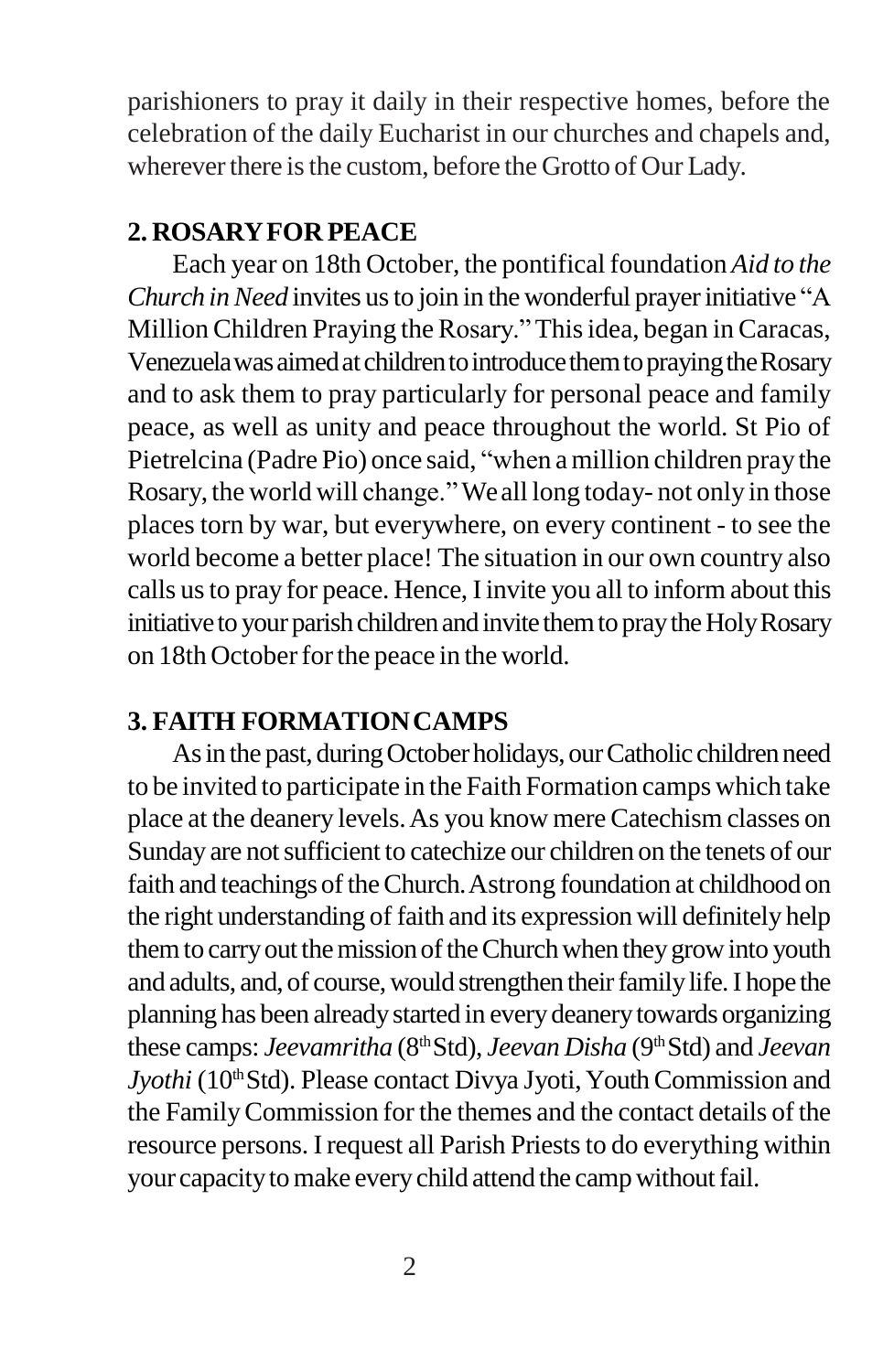#### **4. ESTABLISHMENTOFTHE DIOCESEOFUDUPI**

On 15 October 2016, our diocese will complete four years of its establishment and my installation asthe first Bishop of Udupi. It is a day to raise our hearts and minds towards God in gratitude for His bountiful blessings on our diocese. We have been witnessing the allround progress of our diocese in every aspect. Thanks to the slow yet definite implementation of the Pastoral Plan **(MISSION 2025)**, we have been able to lay a strong foundation for many of our diocesan initiatives and could see positive results both in quantity and quality. Hence I thank you, dear Rev. Fathers, for your tireless efforts and zeal in your work as Parish Priests/Directors/Secretaries in the different parishes/ institutions of our diocese. Though at times, the demands of the Pastoral Plan may seem overwhelming, I am sure, we will see tangible results in the years to come. I also remember all men and women religious of our diocese who play a great role in the pastoral mission of our diocese and of course, the role and contribution of the lay faithful in our parishes also needs a big applause!

I request you to pray for me so that the shepherding ministry entrusted to me and which I assumed this day trusting in Divine providence through the intercession of Our Lady of Miracles may truly be devoted and dedicated to the greater glory of God and the proclamation of His kingdom on earth.

### **5. MISSION SUNDAY**

The Mission Sundaywill be celebrated on 16th October this year with the theme: *Missionary Church, Witness of Mercy*. Mission Sunday reminds all Catholics to commit themselves to building a better world for all God"s people, a world where everyone has all they need to live a dignified and fulfilling life. It isthe day on which we reflect on the urgency of proclaiming the Gospel in our times. Missionary activity is a response to the love with which God loves us. It is God, who is Love, who leads the Church towards those farthest away and calls us to be renewed from the original source, Jesus Christ, from whose pierced heart flows the merciful love of God. The God of love is the source of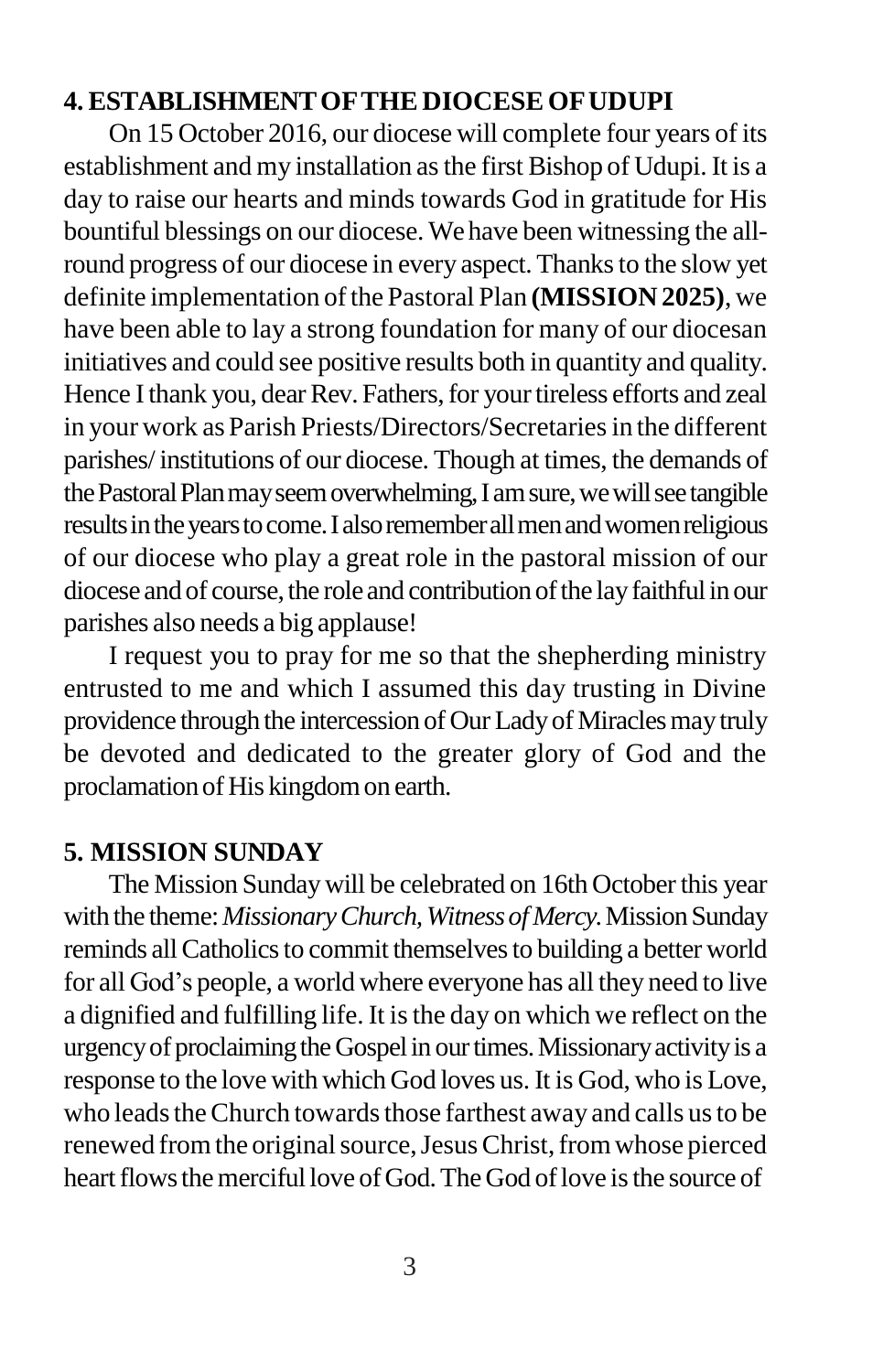care, tenderness, compassion, hospitality and interest in other people's problems, for spreading Christ's charity around the world.

Besides the prayers and sacrifices, as every year, let us come forward to offer our financial assistance meant exclusively for missionary activities. Isincerely appreciate the great interest and enthusiasm each one of you take year after yearto make this Sunday trulymeaningful. Last year our diocesan contribution was Rs 55,43,495 and we stood 8<sup>th</sup> in total collection and 9<sup>th</sup> in per-capita at the all-India-level. While I thank you all for this honour and achievement, I urge you to motivate your parishioners to be generous towards the cause of the missions through their prayers, sacrifices and contributions.

As mentioned in the ORDO, the Mass on the day may be offered "FortheEvangelizationof Peoples" asindicated in theRomanMissal. Please see Annexure 1 for Mission Sunday message of our Holy Father, Pope Francis.

## **6. NEW DICASTERY FOR PROMOTING INTEGRAL HUMAN DEVELOPMENT**

Pope Francis has created a new dicastery to better minister to the needs of the men and women the Church is called to serve. The new "Dicastery for Promoting Integral Human Development" wasinstituted in a *Motu Proprio* published on 17 August 2016. It will come into effect from 1 January 2017 and will be especially "competent in issues regarding migrants, those in need, the sick, the excluded and marginalized, the imprisoned and the unemployed, as well as victims of armed conflict, natural disasters, and all forms of slavery and torture". On that same date, the Pontifical Council for Justice and Peace, the Pontifical Council *Cor Unum*, the Pontifical Council for Migrants and Itinerant Peoples, and the Pontifical Council for Healthcare Workers dedicated to charity and to the promotion of human development will cease to exist and effectivelybe encompassed in the new dicastery.

The Pope has appointed Cardinal Peter Turkson as Prefect of the new dicastery. Turkson is the current President of the Pontifical Council for Justice and Peace. As Pope Francis highlights in the *Motu Proprio*: 'The Church is called to promote the integral development of the human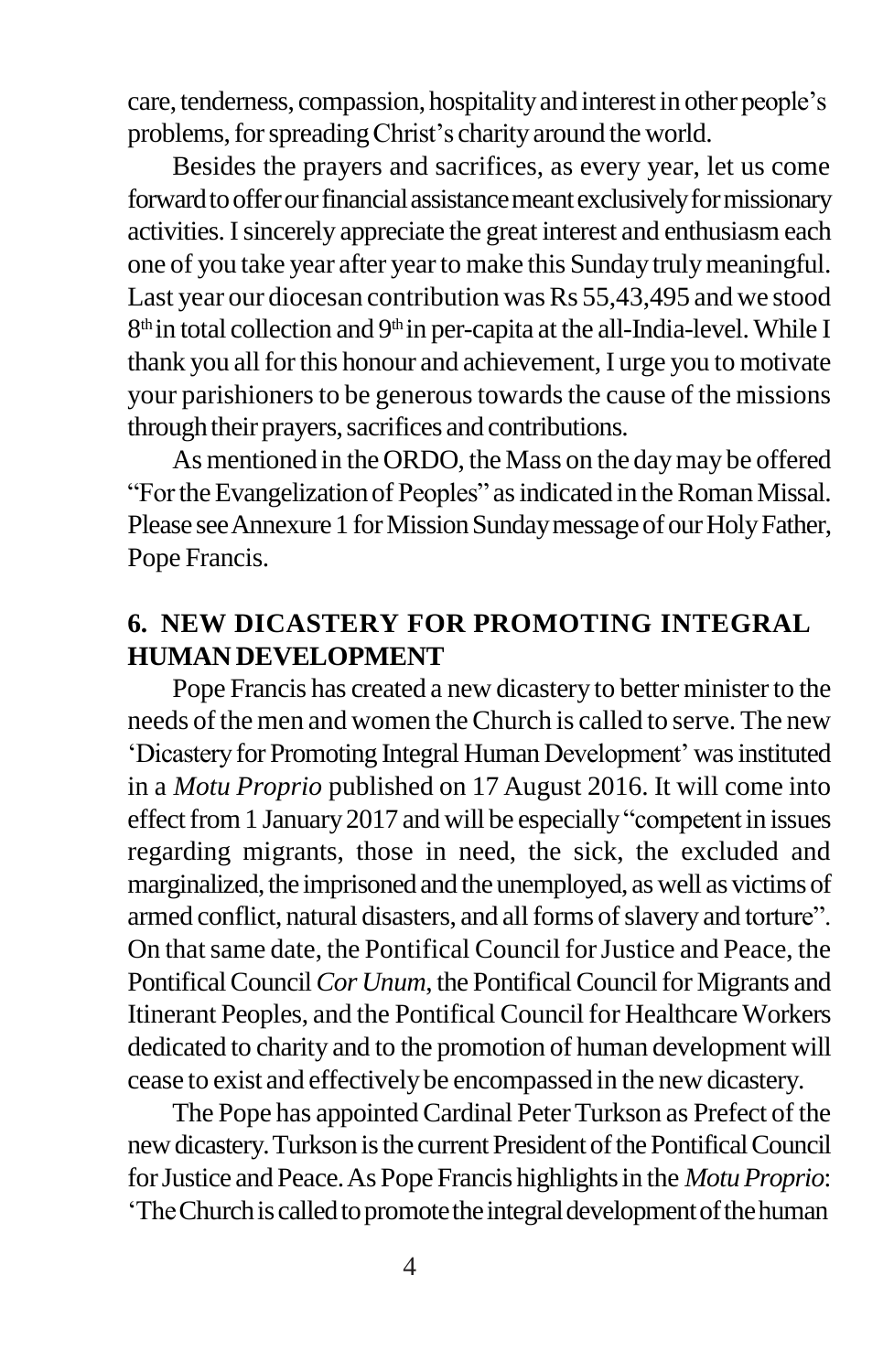person in the light of the Gospel', thus the Successor of Peter must 'continuously adapt the institutions which collaborate with him.' One of the sections of the new Dicastery is an expression of the Pope's particular concern for refugees and migrants and of his deep belief that in today's world integral human development cannot be promoted without special attention for the phenomenon of migration. For this reason, this particular section is placed *ad tempus* beneath the direct jurisdiction of the Pope.

## **7. DIRECTIVES FOR THE CELEBRATION OF THE LITURGYAND KANNADAMISSAL**

The CCBI has published *Directives for the Celebration of the*  Liturgy containing directives for the celebration of the Latin-rite liturgy in India. The 27th Plenary Assembly of the CCBI which was held in 2015 deliberated on the theme 'Liturgy and Life'. The members of the Assembly requested the Liturgical Commission to prepare directives for the celebration of the liturgy for liturgical renewal in the Church in India. The CCBI Commission for Liturgy headed by Archbishop Dominic Jala and Rev. DrAyres Fernandes prepared the Liturgical Directives. It was released by Oswald Cardinal Gracias, the President of the CCBI and FABC during the 75th Executive Committee Meeting of the CCBI on 20 September 2016 at St John's National Academy of Health Sciences, Bangalore.Wewelcome these directives as a gift to the Church in India that raises the beauty and dignity of Liturgy in the Church.

The Karnataka Regional Commission for Liturgy will release the new Kannada Roman Missal on 27 November 2016. This is the translated version of the Third Edition of the Roman Missal introduced by the Holy See in 2002. The Commission is also publishing three other related books in Kannada: Book of Gospels, First Volume of the Lectionary (Seasons of Advent, Christmas, Lent and Easter), and Massbooklet for the use of the people. Please contact *Divya Jyothi* for copies of *Directivesforthe Celebration of the Liturgy* (Rs 150) and you also may place order for Kannada Missal (Rs1500) and other books inKannada.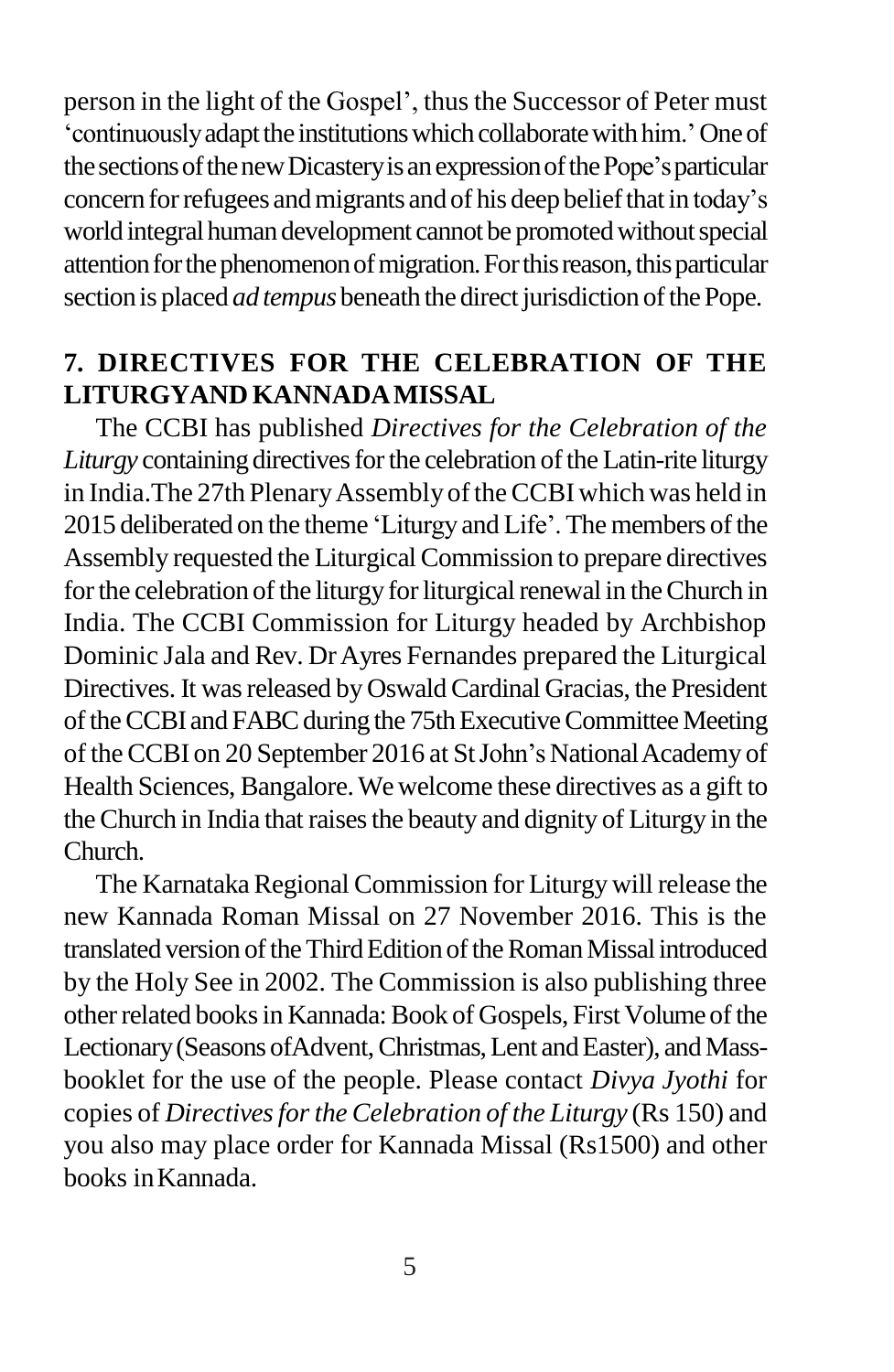## **8. MRWALTERCYRILPINTO-STATEPRESIDENTOF AICU**

We received the joyful news that Mr Walter Cyril Pinto, Vice President of Parish Pastoral Council of Milages Cathedral, Kallianpur has been elected the President of the All India Catholic Union (AICU) for Karnataka State in the 62nd Annual General Meeting held on Sunday, September 25, in Kolkata. The term is for two years. We congratulate him on his election and convey our best wishesto him in all his endeavours during his tenure.

Yours sincerely in Christ,

+ *Lobo*<br>Gerald I. Lobo

# **COMMISSION FOR SCCs PROGRAMS IN OCTOBER 2016**

- 03.10.2016 Shirva Deanery SCC Conveners meeting at Belman
- 09.10.2016 WardSamithiTrainingatKatpadiParish.
- 11.10.2016 SCC PRERAKS CONVENTION-2016

**Rev. Fr Harold Pereira**

**Director**

# **DIOCESAN COMMISSIONS' COORDINATOR'S PROGRAMS**

- 23.10.2016 ShirvaDeaneryEcumenismCommission& Inter-religious Commission meeting at Shirva
- 27,28.10.2016 Inter-religious Regional Training at KROSS, Bangalore.

#### **Rev. Fr Harold Pereira**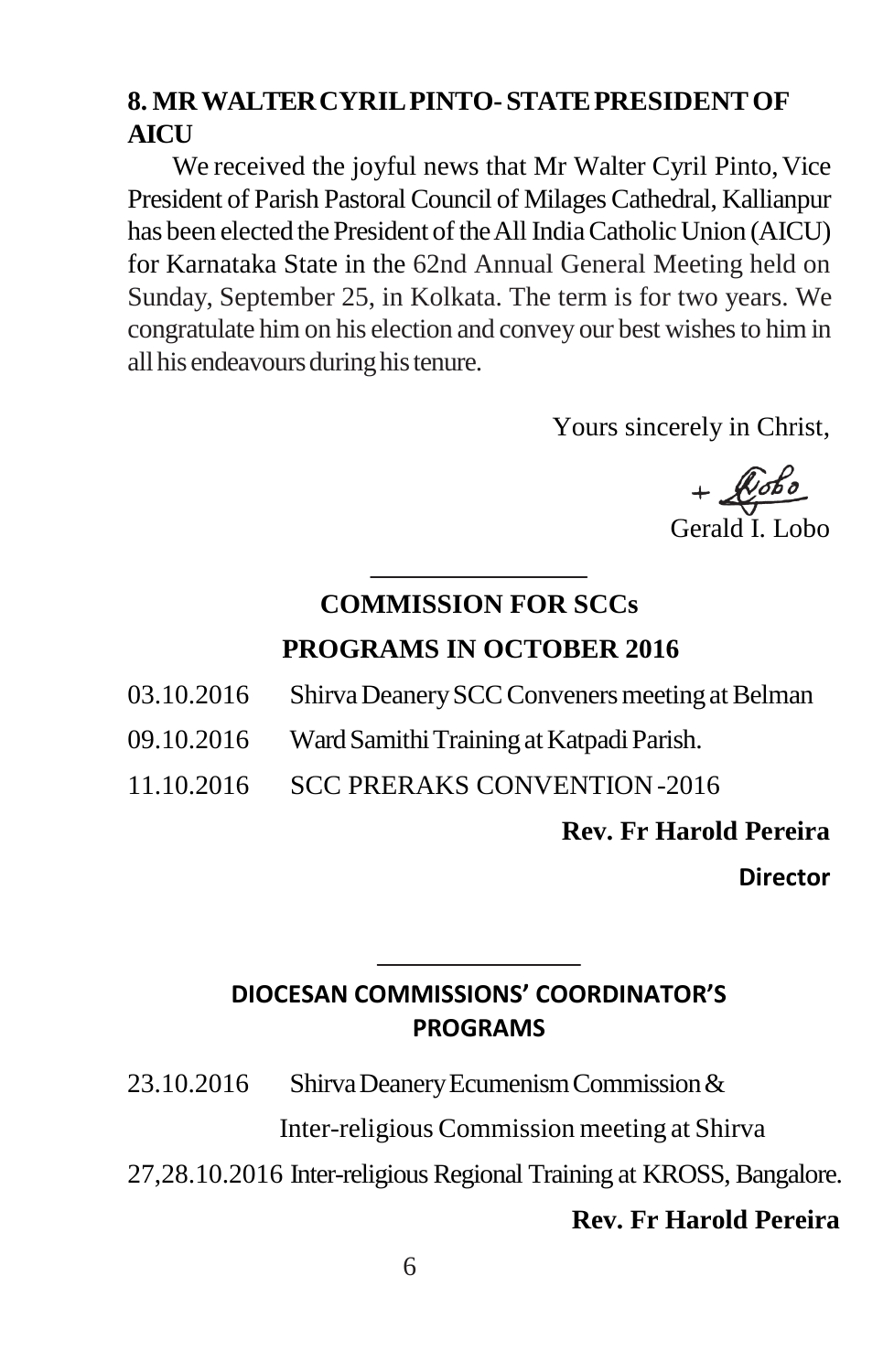## **FAMILY COMMISSION PROGRAMS IN OCTOBER 2016**

| Date |             | <b>Description</b>                                                                                                           |
|------|-------------|------------------------------------------------------------------------------------------------------------------------------|
| 8    | Oct         | PTATalk at Trinity ITI Udyavara                                                                                              |
| 9.   | Oct         | Proximate Preparation Brammavar parish youth 9 -<br>4pm                                                                      |
|      | 11 Oct      | Remote Preparation for Family life: $8th$ , $9th$ & $10th$<br>Std. Kallianpur Deanery (Full Day)                             |
|      | 12 Oct      | Remote Preparation for Family life: 8 <sup>th</sup> , 9 <sup>th</sup> & 10 <sup>th</sup><br>Std. Udupi Deanery (Full Day)    |
|      | 10 & 14 Oct | Remote Preparation for Family life: 8 <sup>th</sup> , 9 <sup>th</sup> & 10 <sup>th</sup><br>Std. Kundapur Deanery (Full Day) |
|      | 11 & 13 Oct | Remote Preparation for Family life: 8 <sup>th</sup> , 9 <sup>th</sup> & 10 <sup>th</sup><br>Std. Shirva Deanery (Full Day)   |
|      | 11 & 12 Oct | Remote Preparation for Family life: 8 <sup>th</sup> , 9 <sup>th</sup> & 10 <sup>th</sup><br>Std. Karkal Deanery (Full Day)   |
|      | 15 & 16 Oct | Marriage Preparation Course                                                                                                  |
|      | $16$ Oct    | Marriage Enrichment Gangolli Parish                                                                                          |
|      | 30 Oct      | Talk on Family Life - Kemmannu Parish                                                                                        |

**Mr Leslie Arouza**

**Director**

### **OBITUARY**

**Mrs Alice D'Souza** (77), M/o Rev. Fr Denis D"Souza, Parish Priest of Belve passed away on 13 September 2016 and the funeral was held on 16 September 2016 at HolySpiritChurch, Sampige. May she rest in peace.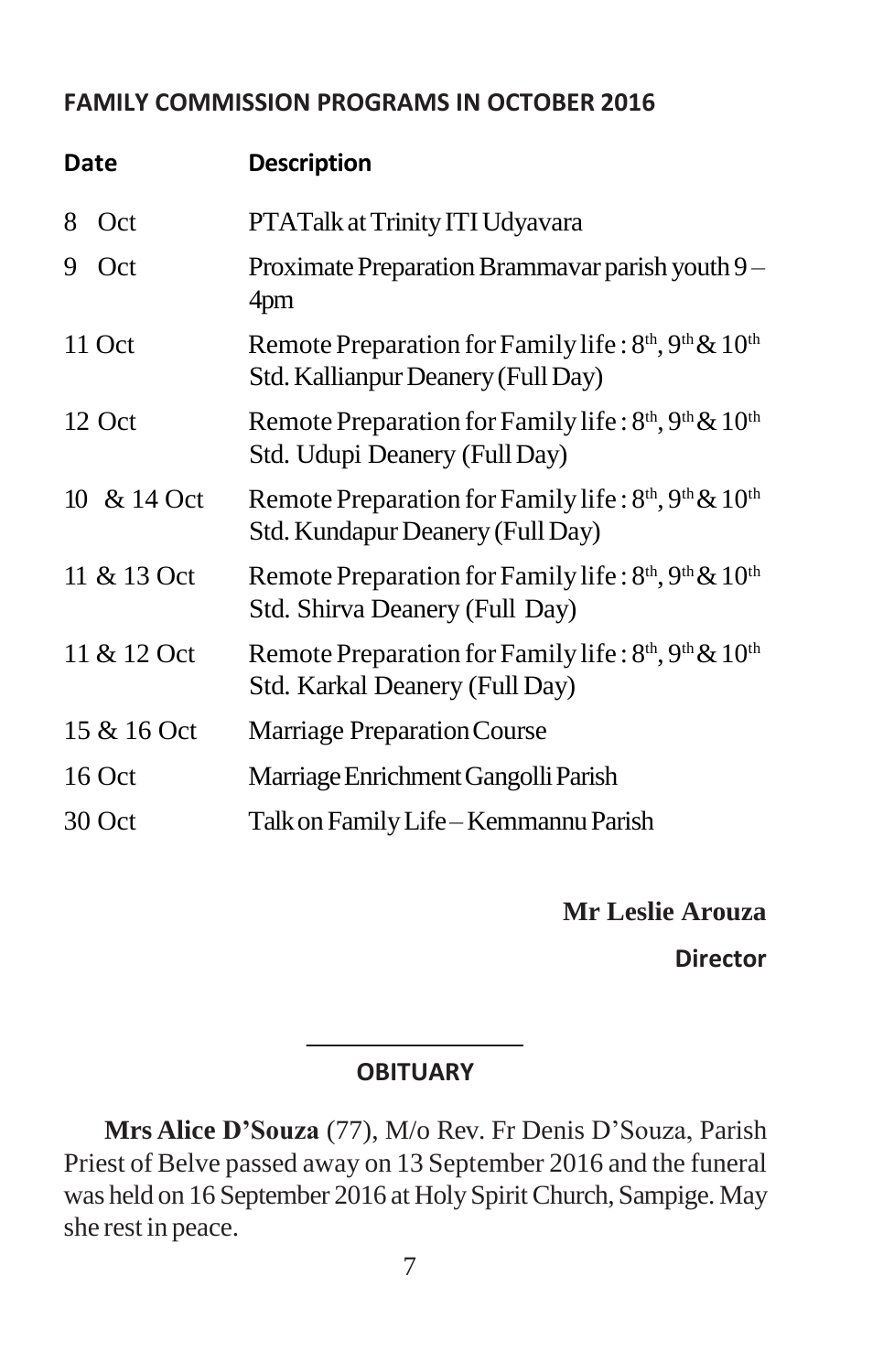#### **MESSAGE OF POPE FRANCIS FOR**

#### **MISSION SUNDAY 2016**

#### *Missionary Church, Witness of Mercy*

#### *Dear Brothers and Sisters,*

The Extraordinary Jubilee of Mercy, which the Church is celebrating, casts a distinct light on World Mission Sunday 2016: it invites usto consider the *missio ad gentes* as a great, immense work of mercy, both spiritual and material. On this World Mission Sunday, all of us are invited to "go out" as missionary disciples, each generously offering their talents, creativity, wisdom and experience in order to bring the message of God"s tenderness and compassion to the entire human family. By virtue of the missionary mandate, the Church cares for those who do not know the Gospel, because she wants everyone to be saved and to experience the Lord"slove. She "is commissioned to announce the mercy of God, the beating heart of the Gospel" (*Misericordiae Vultus*, 12) and to proclaim mercy in every corner of the world, reaching every person, young or old.

When mercy encounters a person, it brings deep joy to the Father's heart; for from the beginning the Father has lovingly turned towards the most vulnerable, because his greatness and power are revealed precisely in his capacity to identify with the young, the marginalized and the oppressed (cf. *Deut* 4:31; *Ps* 86:15; 103:8; 111:4).He is a kind, caring and faithful God who is close to those in need, especially the poor; he involves himself tenderly in human reality just as a father and mother do in the lives of their children (cf. *Jer* 31:20). When speaking of the womb, the Bible uses the word that signifies mercy: therefore it refers to the love of a mother for her children, whom she will always love, in every circumstance and regardless of what happens, because they are the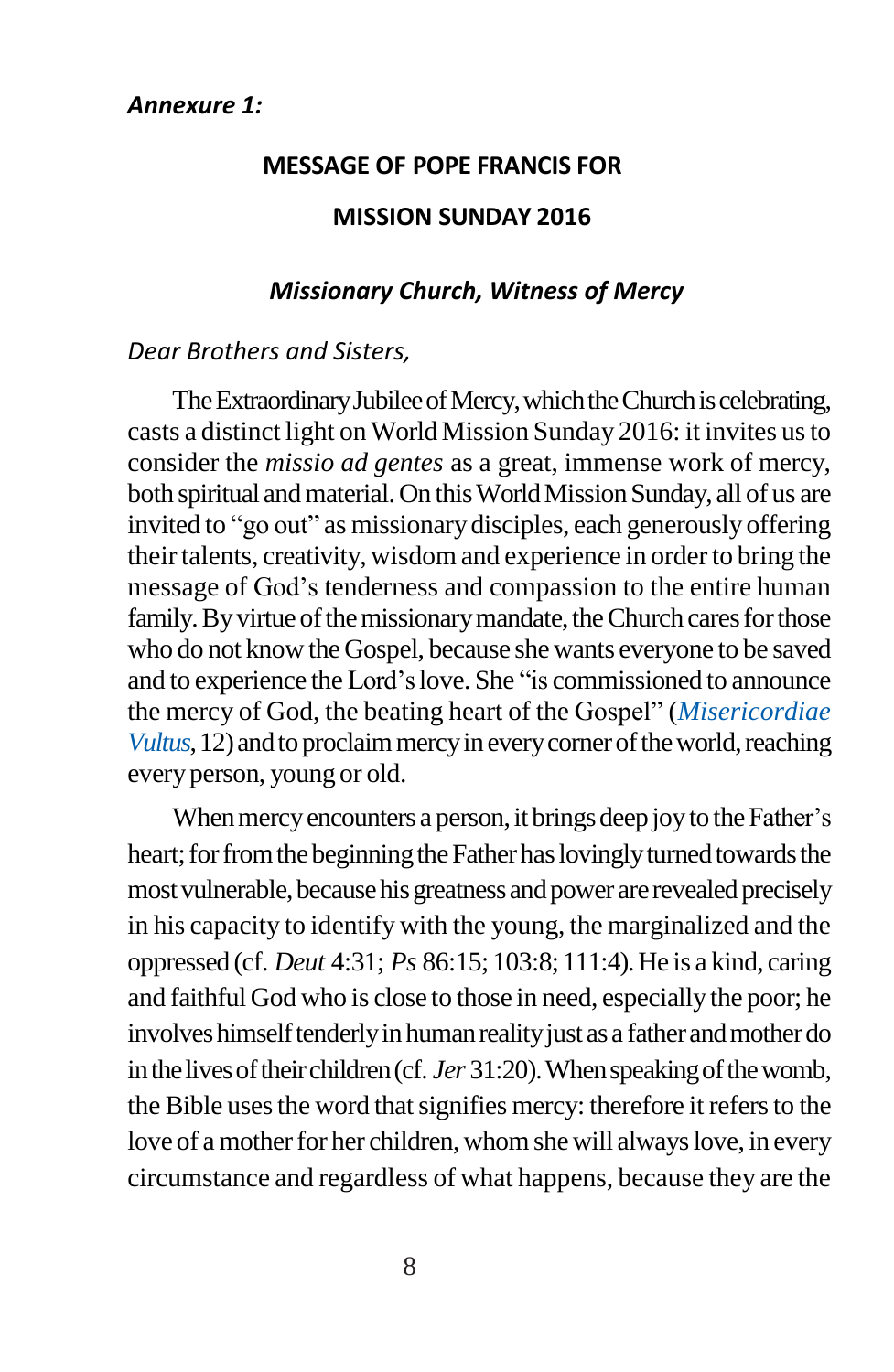fruit of her womb. This is also an essential aspect of the love that God has for all his children, whom he created and whom he wants to raise and educate; in the face of their weaknesses and infidelity, his heart is overcome with compassion (cf. *Hos* 11:8). He is merciful towards all; his love is for all people and his compassion extends to all creatures (cf. *Ps* 144:8-9).

Mercy finds its most noble and complete expression in the Incarnate Word.Jesus reveals the face of the Father who is rich in mercy; he "speaks of [mercy] and explains it by the use of comparisons and parables, but above all he himself makes it incarnate and personifies it" (John Paul II, *Dives in Misericordia*, 2). When we welcome and follow Jesus by means of the Gospel and sacraments, we can, with the help of the Holy Spirit, become merciful as our heavenly Father is merciful; we can learn to love as he loves us and make of our lives a free gift, a sign of his goodness (cf. *Misericordiae Vultus*, 3). The Church, in the midst of humanity, is first of all the community that lives by the mercy of Christ: she senseshis gazeand feelshehas chosenherwithhismercifullove.It is through this love that the Church discovers its mandate, lives it and makes it known to all peoples through a respectful dialogue with every culture and religious belief.

This merciful love, as in the early days of the Church, is witnessed to by many men and women of every age and condition. The considerable and growing presence of women in the missionary world, working alongside their male counterparts, is a significant sign of God's maternal love. Women, lay and religious, and today even many families, carry out their missionary vocation in various forms: from announcing the Gospel to charitable service. Together with the evangelizing and sacramental work of missionaries, women and families often more adequately understand people"s problems and know how to deal with them in an appropriate and, at times, fresh way: in caring for life, with a strong focus on people rather than structures, and by allocating human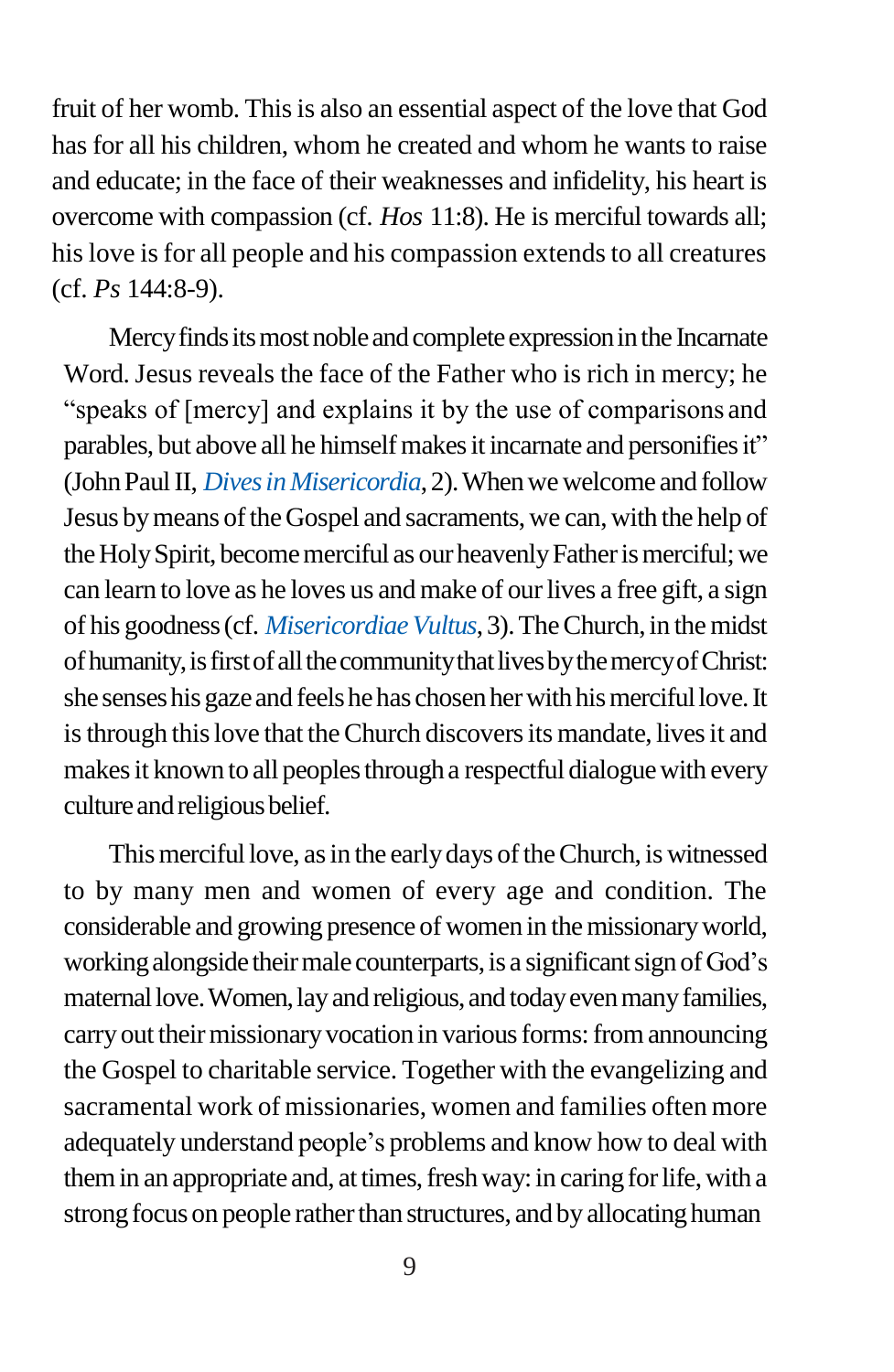and spiritual resources towards the building of good relations, harmony, peace, solidarity, dialogue, cooperation and fraternity, both among individuals and in social and cultural life, in particular through care for the poor.

In many places evangelization begins with education, to which missionary work dedicates much time and effort, like the merciful vinedresser of the Gospel (cf. *Lk* 13:7-9; *Jn* 15:1), patiently waiting for fruit after years of slow cultivation; in this way they bring forth a new people able to evangelize, who will take the Gospel to those places where it otherwise would not have been thought possible.TheChurch can also be defined as "mother" for those who will one day have faith in Christ.I hope, therefore, that the holy people of God will continue to exercise this maternal service of mercy, which helps those who do not yet know the Lord to encounter and love him. Faith is God"s gift and not the result of proselytizing; rather it grows thanks to the faith and charity of evangelizers who witness to Christ. As they travel through the streets of the world, the disciples of Jesus need to have a love without limits, the same measure of love that our Lord has for all people. We proclaim the most beautiful and greatest gifts that he has given us: hislifeandhislove.

All peoples and cultures have the right to receive the message of salvation which is God's gift to every person. This is all the more necessary when we consider how many injustices, wars, and humanitarian crises still need resolution. Missionaries know from experience that the Gospel of forgiveness and mercy can bring joy and reconciliation, justice and peace. The mandate of the Gospel to "go therefore andmake disciples of all nations, baptizing themin the name of the Father and of the Son and of the Holy Spirit, teaching them to observe all that I have commanded you" (*Mt* 28:19-20) has not ceased; rather this command commits all of us, in the current landscape with all